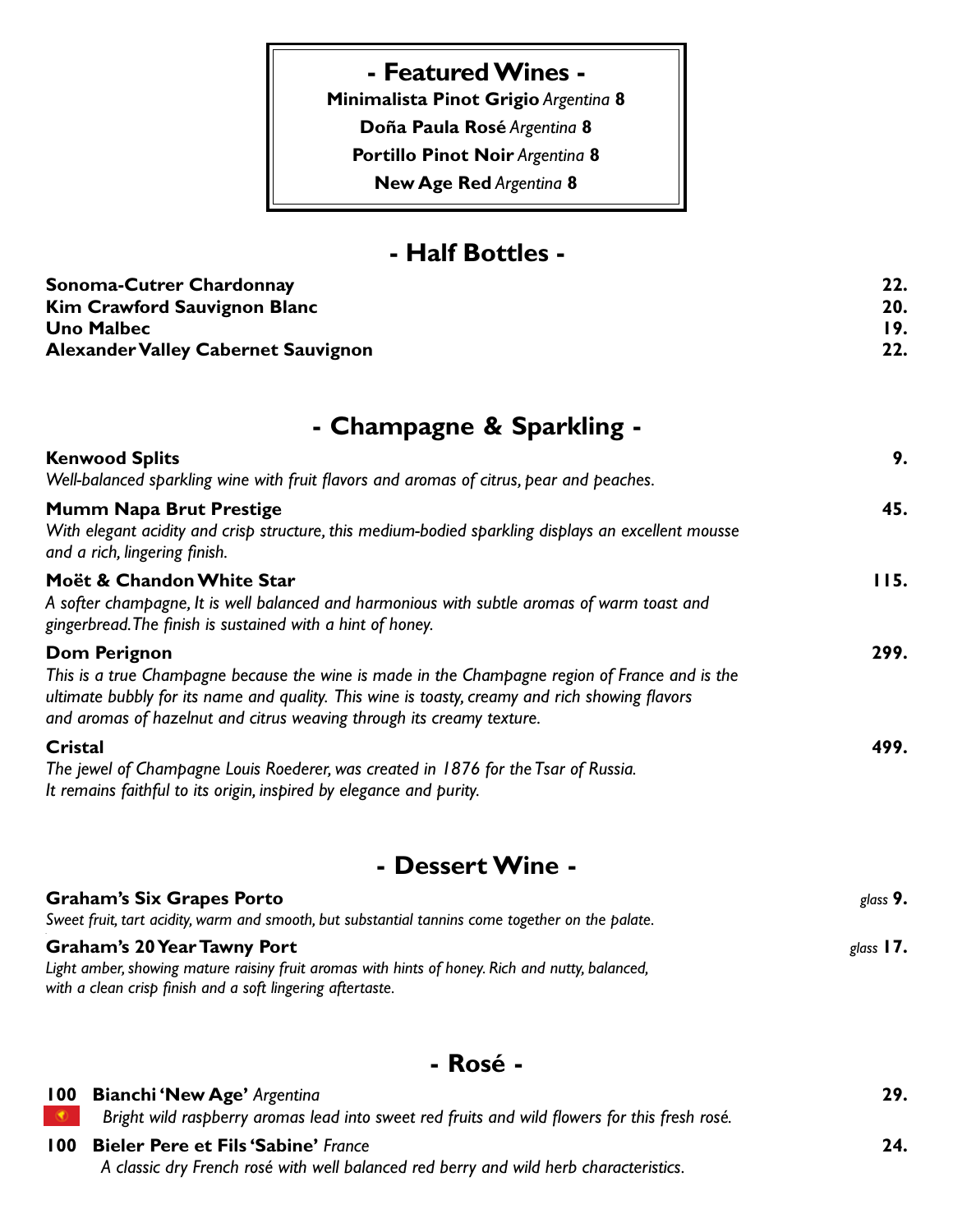|                  | - Chardonnay -                                                                                                                                                                                   |       |               |
|------------------|--------------------------------------------------------------------------------------------------------------------------------------------------------------------------------------------------|-------|---------------|
| 100              | Jordan<br>Delicate aromas of crisp green apple, kiwi, honey and lightly toasted oak.                                                                                                             | glass | bottle<br>62. |
| 102              | Sebastiani<br>This easy-to-drink Chardonnay has an expressive palate of citrus with undertones of<br>apple sauce, créme brulee and subtle oak on the finish.                                     | 9.    | 32.           |
| 104              | <b>Sonoma-Cutrer</b><br>Hints of honey, flowers, kiwi and lemon zest, the finish is crisp and to the point with<br>exceptional length.                                                           |       | 40.           |
| 108              | <b>Elouan</b><br>Delightful flavors of guava, passion fruit, ripe peach and buttered popcorn. Smooth,<br>with a luxurious mouthfeel and a lingering bright finish.                               |       | 38.           |
| 110              | <b>Hess Collection</b><br>Ripe in flavor, elegant in structure, lots of oak, but it pulls itself into balance with juicy nectarine,<br>pear and apple flavors that persist on the lively finish. |       | 39.           |
| 112              | <b>Cakebread</b><br>Layers of rich, unctuous fruit, with tiers of fig, apricot, melon and light cedary oak that offers<br>a lot depth and dimension to the finish.                               |       | 79.           |
| 114<br>$\bullet$ | Los Cardos Doña Paula Argentina<br>On the palate this wine is balanced with acidity and white peach notes<br>give a long and persistent finish.                                                  |       | 30.           |
| 116              | <b>Kendall-Jackson</b><br>A true classic, figs, apple and pear flavors with a nice hint of butter on the finish.                                                                                 |       | 32.           |
|                  | - Other White -                                                                                                                                                                                  |       |               |
| 200              | <b>Beringer White Zinfandel</b><br>Zesty kiwi and strawberry blended with a slightly sweet finish.                                                                                               | 8.    | 29.           |
| 202              | <b>Kris Pinot Grigio</b>                                                                                                                                                                         | 8.5   | 30.           |

# *Clean and refreshing on the palate with hints of linden and honey.* **204 Santa Margherita Pinot Grigio 55.**

|     | Lively and vibrant with flavors of apricot, green apple and herbs that all linger on the long finish.                                                                                              |     |     |
|-----|----------------------------------------------------------------------------------------------------------------------------------------------------------------------------------------------------|-----|-----|
| 206 | J. Lohr Bay Mist Riesling<br>Aromas and flavors of paperwhites, lychee, pear, lemongrass, tangerine and roses.                                                                                     | 8.5 | 30. |
| 208 | Conundrum<br>Flavors of apricot, green melon and pear backed by a note of tropical fruit and spicy vanilla.                                                                                        |     | 36. |
| 210 | <b>Nobilo Sauvignon Blanc</b><br>Bursting with flavors of lemon, passion fruit and melon. Crisp and zesty, the palate has<br>excellent weight and balance, lingering in a full, refreshing finish. |     | 30. |
| 212 | <b>Kim Crawford Sauvignon Blanc</b><br>Fragrant and tropical, displaying pineapple, grapefruit, dragon fruit and melon flavors.                                                                    |     | 36. |
| 214 | <b>Jacob's Creek Moscato</b><br>A little bit sweet and a lot of fun! Flavors of passion fruit, mango and white peach<br>will dance on your palate.                                                 | 8   | 29. |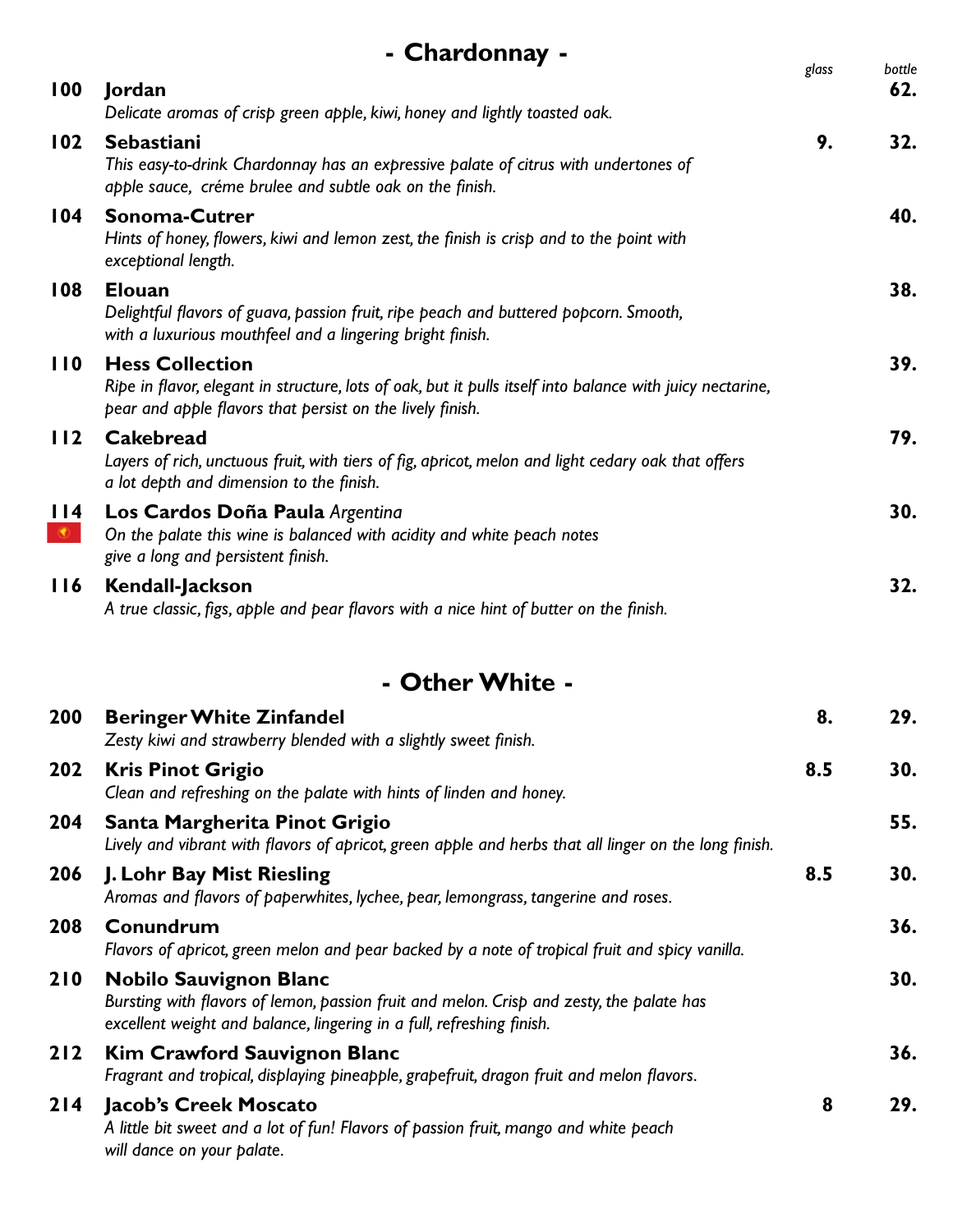|                       | - Cabernet Sauvignon -                                                                                                                                                                                                                                                                           |       |               |
|-----------------------|--------------------------------------------------------------------------------------------------------------------------------------------------------------------------------------------------------------------------------------------------------------------------------------------------|-------|---------------|
| 318                   | <b>Napa Cellars</b><br>Elegant aromas of plum and dark fruit with flavors of black fruits, red fruits<br>and a hint of cinnamon and tobacco.                                                                                                                                                     | glass | bottle<br>56. |
| 300                   | <b>Charles Krug</b><br>Softly textured, with melted tannins and low acidity. Black currants, cassis, cherries, spice<br>and milk chocolate come together and last through a long finish.                                                                                                         |       | 63.           |
| 302                   | <b>Franciscan</b><br>Rich and mouth filling with flavors of cassis and toasted oak, with rich, ripe supple tannins<br>and a smooth finish.                                                                                                                                                       | 12.   | 44.           |
| 304                   | <b>Grgich Hills</b><br>A juicy, round and generous palate harmonizes blackberry and black cherry fruit with<br>toasty oak and a hint of spice.                                                                                                                                                   |       | 129.          |
| 306                   | Jordan<br>Very rich in texture with opulent flavors, a restrained framework of oak and a lingering finish<br>of subtle earth, cigar, tobacco and cedar.                                                                                                                                          |       | 110.          |
| 308                   | Mt. Veeder<br>Powerful, rich and textured notes of dark cherry, ripe plum, caramel and vanilla weave on<br>intense, voluminous mouthfeel accented by hints of anise and mocha.                                                                                                                   |       | 75.           |
| 310                   | <b>Newton Red Label</b><br>Richly flavored and beautifully balanced, this vibrant wine offers a pure<br>expression of Cabernet Sauvignon.                                                                                                                                                        |       | 45.           |
| 312                   | <b>Kenwood Jack London</b><br>Rich and complex with aromas of plum, hazelnut and pipe tobacco and a hint of vanilla.<br>Full-bodied with flavors of black currant and rich, elegant tannins.                                                                                                     |       | 56.           |
| 314<br>$\circledcirc$ | <b>In Situ Chile</b><br>Dark cherry and raspberry with subtle vanilla and tobacco aromas. Dense, with soft tannins<br>and a long finish.                                                                                                                                                         |       | 32.           |
| 316                   | Caymus<br>Firm and fine in texture, generous with currant and dark cherry flavors that finish<br>smooth with great balance.                                                                                                                                                                      |       | 160.          |
| 320                   | <b>Purple Cowboy 'Trail Boss'</b><br>Aromas of ripe plum, cherry and cassis are accented with cola and vanilla.<br>*Purple Cowboy is honored to support Tough Enough To Wear Pink, the western community's<br>grassroots effort to fight breast cancer. A portion of sales goes to this cause!*. | 8.    | 29.           |
| 322                   | <b>Intrinsic Washington</b><br>The flavors are layered with tones of blueberry jam, pomegranate and chocolate. The texture<br>is rustic, yet silky, with a savory and inviting finish.                                                                                                           | 10.   | 36.           |
| 324                   | Groth<br>Bright and juicy that lets its blackberry and currant flavors glow on a supple core,<br>lingering nicely on the velvety finish.                                                                                                                                                         |       | 129.          |
| 326                   | <b>Hess Collection</b><br>A supple, generous style brims with juicy cherry and currant flavors against<br>bracing acidity.                                                                                                                                                                       |       | II9.          |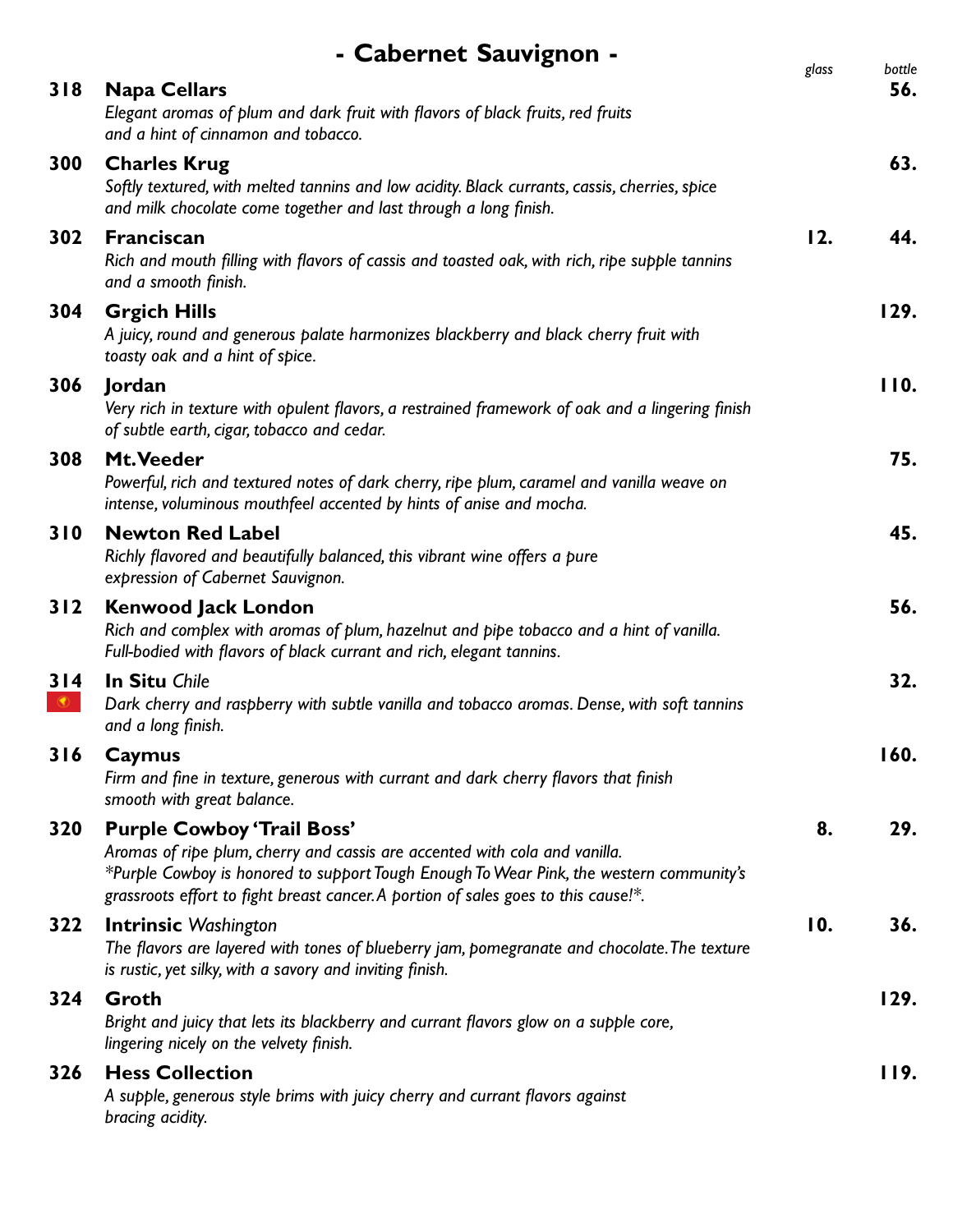|                       | - Cabernet Sauvignon -                                                                                                                                                                                                                                     |       |               |
|-----------------------|------------------------------------------------------------------------------------------------------------------------------------------------------------------------------------------------------------------------------------------------------------|-------|---------------|
| 328                   | <b>Siverado</b><br>Graceful and refined with fine-textured blueberry and cherry that creates a<br>wonderful extended finish.                                                                                                                               | glass | bottle<br>87. |
| 330                   | <b>Sterling Napa</b><br>Smooth and spicy, with a creamy vanilla note running through the polished currant and<br>berry flavors, finishing firm.                                                                                                            |       | 59.           |
| 332                   | <b>Simi</b><br>Wonderful structure with firm, ripe tannins wrapped around a generous, concentrated<br>core of vibrant currant.                                                                                                                             |       | 48.           |
| 334<br>$\varepsilon-$ | <b>Biltmore Estate Reserve North Carolina</b><br>Full-bodied, with a nose of oak, black currant, plum and vanilla, fruit-forward with<br>balanced tannins and acidity.                                                                                     |       | 34.           |
| 336                   | <b>Ferrari Carrano Reserve</b><br>This full-bodied entices with captivating aromas of cedar, cardamom, black currant and olive.<br>Lush and full flavors of black cherry, plum, vanilla and leather are layered with a solid<br>structure of rich tannins. |       | 75.           |
| 338<br>$\circledcirc$ | <b>Montes Alpha Organic Chile</b><br>A juicy, flattering style, with tasty braised fig, currant and blackberry liberally laced with<br>aged tobacco and dark pepper notes.                                                                                 |       | 41.           |
| 340<br>$\circledcirc$ | <b>Santa Rita Medalla Real Chile</b><br>Concentrated body, rich in ripe, almost sweet tannins. Its fragrant aroma evokes<br>blackcurrant, tar and wood notes.                                                                                              |       | 38.           |
| 344                   | <b>Duckhorn Napa</b><br>Classic Cabernet elements of black currant dark cherry plum and raspberry are<br>accentuated by subtle of mint and black olive.                                                                                                    |       | 129.          |
| 346                   | <b>Silver Oak Napa</b> (when available)<br>This full-bodied Cabernet exhibits a long, briary finish accented by milk chocolate,<br>tobacco, cherry and dried blueberry.                                                                                    |       | 234.          |
| 348                   | <b>Cakebread</b><br>Bold, ripe and generous in flavors, with delicious blueberry-laced currant and plum flavors.                                                                                                                                           |       | 164.          |
| 350                   | <b>Caymus Special Select</b><br>Has a richness and generosity, offering bay leaf-scented black cherry and a hint of<br>chocolate finish, with a long, pure aftertaste.                                                                                     |       | 305.          |
| 352                   | <b>Far Niente</b><br>Very solid with ripe cassis, blackberry and boysenberry fruit offset by vanilla and cocoa<br>that stays fresh and focused through the finish.                                                                                         |       | 238.          |
| 356                   | <b>Robert Mondavi Reserve</b><br>Rich and saturated with a sumptuous nose of blackberry cedar and toasty oak.                                                                                                                                              |       | 292.          |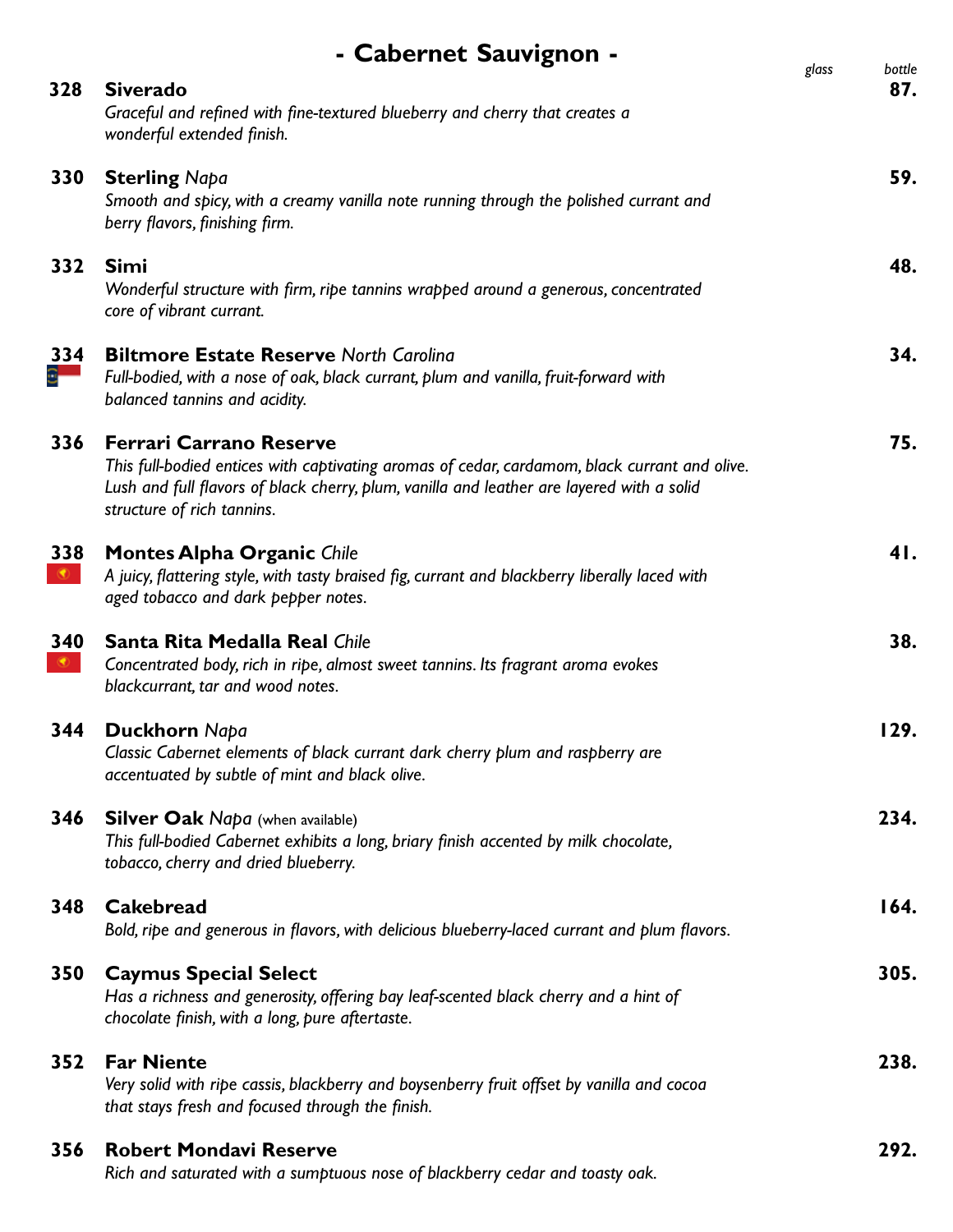|                       | - Malbec -                                                                                                                                                                                                                                                                                         |             |               |
|-----------------------|----------------------------------------------------------------------------------------------------------------------------------------------------------------------------------------------------------------------------------------------------------------------------------------------------|-------------|---------------|
| 400<br>$\circledcirc$ | <b>Pascual Toso Argenting</b><br>A top-notch red wine! Ripe and bold, layered and full of beautiful black fruit flavors.                                                                                                                                                                           | glass<br>9. | bottle<br>32. |
| 402<br>$\circledcirc$ | Fabre Montmayou "Pretty" Argentina<br>Red in color with shiny violet tones. Very complex and elegant bouquet. Plenty of wild<br>red fruit like blackberries and cherries, licorice and delicate hints of flowers. On the<br>palate, the wine shows remarkable balance with elegant, silky tannins. |             | 37.           |
| 404<br>$\circledcirc$ | <b>Colome</b> Argentina<br>Crushed plum and boysenberry aromas followed by a very lush textured palate of<br>warm fig and currant.                                                                                                                                                                 |             | 39.           |
| 406                   | <b>Uno</b> Argentina<br>Expresses a condensed dark berry aroma, with slight hints of rosemary and thyme;<br>the palate leads to dark fruit notes with a touch of earth.                                                                                                                            | 10.         | 35.           |
| 408<br>$\circledcirc$ | <b>Inkarri Reserve Organic Argentina</b><br>Violets, blackberries and a hint of herbs make this a very expressive and fresh Malbec.<br>Powerful with a crisp finish.                                                                                                                               |             | 42.           |
| 410<br>$\circledcirc$ | <b>Pascual Toso "Alta"</b> Argentina<br>A fragrant, already complex array of balsam wood, Asian spices, lavender, black cherry and<br>black raspberry. Medium to full-bodied with layered fruit and ripe, spicy flavors.                                                                           |             | 75.           |
| 412<br>$\circledcirc$ | Kaiken Ultra Organic Argentina<br>Outstanding and concentrated fruit with beautiful aromas of red berries,<br>black cherry and hints of tobacco.                                                                                                                                                   | 11.         | 40.           |
| 414<br>$\circledcirc$ | <b>Salentein Numina Argentina</b><br>A deep purplish red color, its aroma is complex and elegant with notes of tobacco, cassis,<br>blueberry, spice and notes of vanilla and caramel. This is a wide and intense with full<br>body and tannic structure as well as a long and lingering finish.    |             | 69.           |
| 418<br>$\circledast$  | <b>Antigal One Argenting</b><br>The aromas are very fresh and notes of maraschino cherry, vanilla, chocolate, cocoa and<br>coconut are provided by wood, exotic black fruits and thyme. The palate is balanced<br>with good structure and volume, firm and silky tannins.                          |             | 99.           |
| 420<br>$\circledcirc$ | <b>BenMarco Expresivo Argentina</b><br>Aromas of blackberry, peppercorn tree, violet, mineral notes, balanced natural acidity and<br>firm fine-grained tannins.                                                                                                                                    |             | 45.           |
| 424<br>$\circledcirc$ | <b>Nieto Reserva Argentina</b><br>The palate is resiny and oaky, with creamy tannins and oak-influenced flavors of sweet<br>berry and vanilla, finishing fiery and woody.                                                                                                                          |             | 32.           |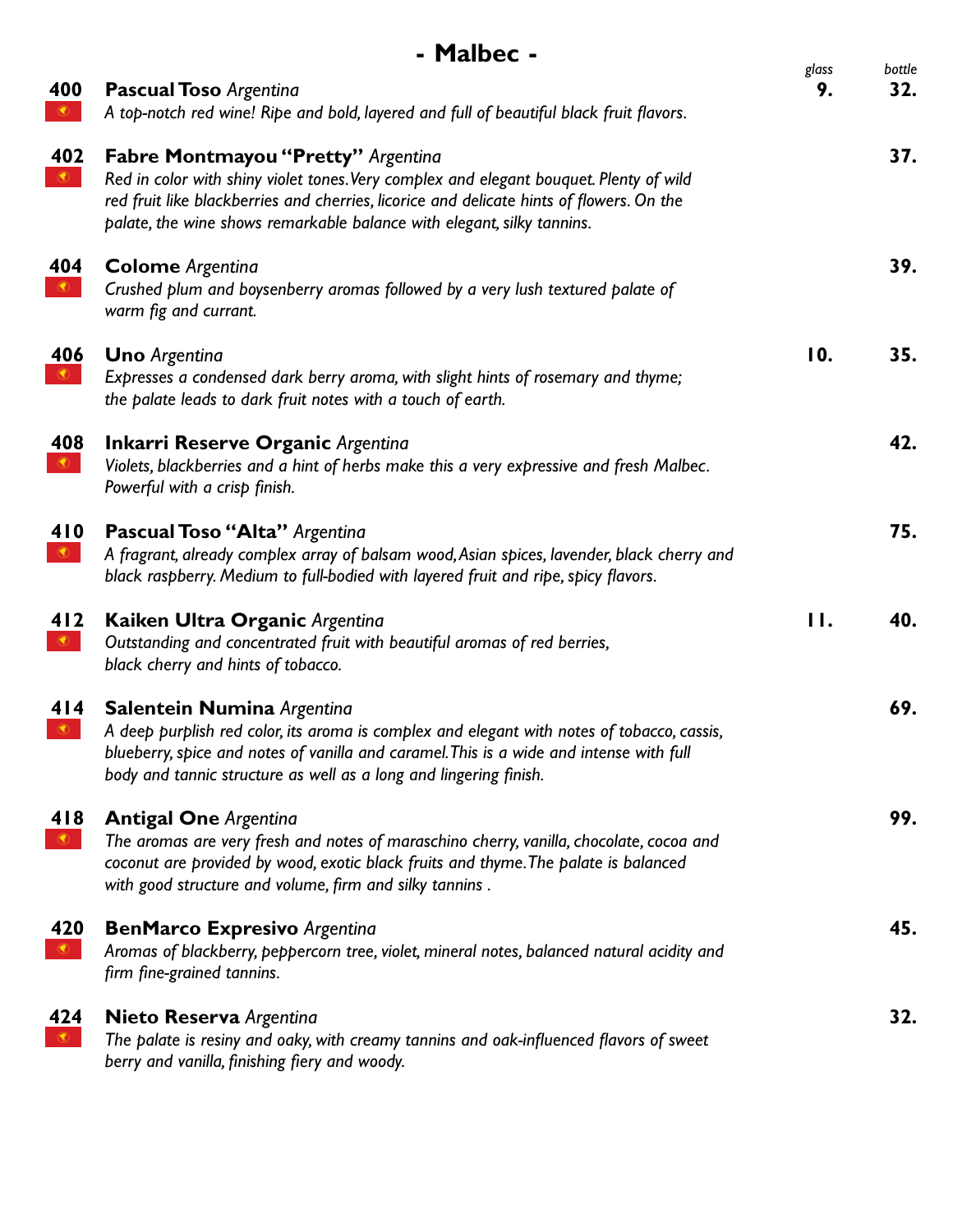|     | - Pinot Noir -                                                                                                                                                                                                 |       | bottle |
|-----|----------------------------------------------------------------------------------------------------------------------------------------------------------------------------------------------------------------|-------|--------|
| 500 | <b>Saintsbury Caneros</b><br>A delicious, fruit-forward wine with elegant and intense flavors of bright cherry and raspberry.                                                                                  | glass | 70.    |
| 502 | <b>Four Graces Reserve Willamette Valley</b><br>The palate is broad and offers flavors of cherries, cocoa and spice enveloped in succulent,<br>creamy tannins. Concentrated with a rick and persistent finish. |       | 54.    |
| 504 | <b>Les Jamelles</b> France<br>Complex, rich, long and fat on the palate. It displays aromas of crushed blackberries, cherries<br>and black currants and jam. The tannins are plump and well-integrated.        |       | 31.    |
| 506 | <b>J. Lohr Falcon's Perch Monterey</b><br>Soft tannins on the palate give way to the fine, talcy finish on this food friendly wine.                                                                            | 10.   | 36.    |
| 508 | La Crema<br>Graceful, layered and bold. Highly concentrated in flavor and signature smooth to the last drop.                                                                                                   |       | 68.    |
| 510 | <b>Firesteed Oregon</b><br>Flavors of black licorice, cocoa powder and espresso encourage a second sip before plum and<br>rhubarb notes and a refreshingly zesty finish.                                       |       | 32.    |
| 512 | <b>Vivette Central Coast</b><br>Black cherry, cranberry, cola and pomegranate aromas. Long and full on the palate with<br>bright plum and rhubarb notes and a refreshing, zesty finish.                        |       | 34.    |
| 514 | <b>Willamette Valley Vineyards Estate Oregon</b><br>Medium-bodied, offering flavors of cherry, orange spice, dried herbs, bergamot and cedar<br>around a frame of soft tannins and balancing acidity.          |       | 63.    |

# **- Merlot -**

| 600              | <b>Rutherford Ranch</b><br>This rich, 100% Merlot is gushing with juicy blueberry and bing cherry fruit with a long<br>lingering vanilla finish from the French oak aging. |    | 40. |
|------------------|----------------------------------------------------------------------------------------------------------------------------------------------------------------------------|----|-----|
| 604              | <b>The Path</b><br>Medium-bodied with juicy red fruit aromas and flavors of strawberry jam and cranberry.                                                                  | 9. |     |
| 606              | <b>Simi</b><br>Rich, ripe fruit flavors balanced by bright acidity with a deep, long finish.                                                                               |    | 38. |
| 608              | <b>Silverado</b><br>Rich, ripe fruit flavors balanced by bright acidity with a deep, long finish.                                                                          |    | 66. |
| 610<br>$\bullet$ | <b>Concha y Toro Casillero del Diablo Chile</b><br>An openly seductive style with ripe currant, blackberry and wild berry fruit.                                           |    | 29. |